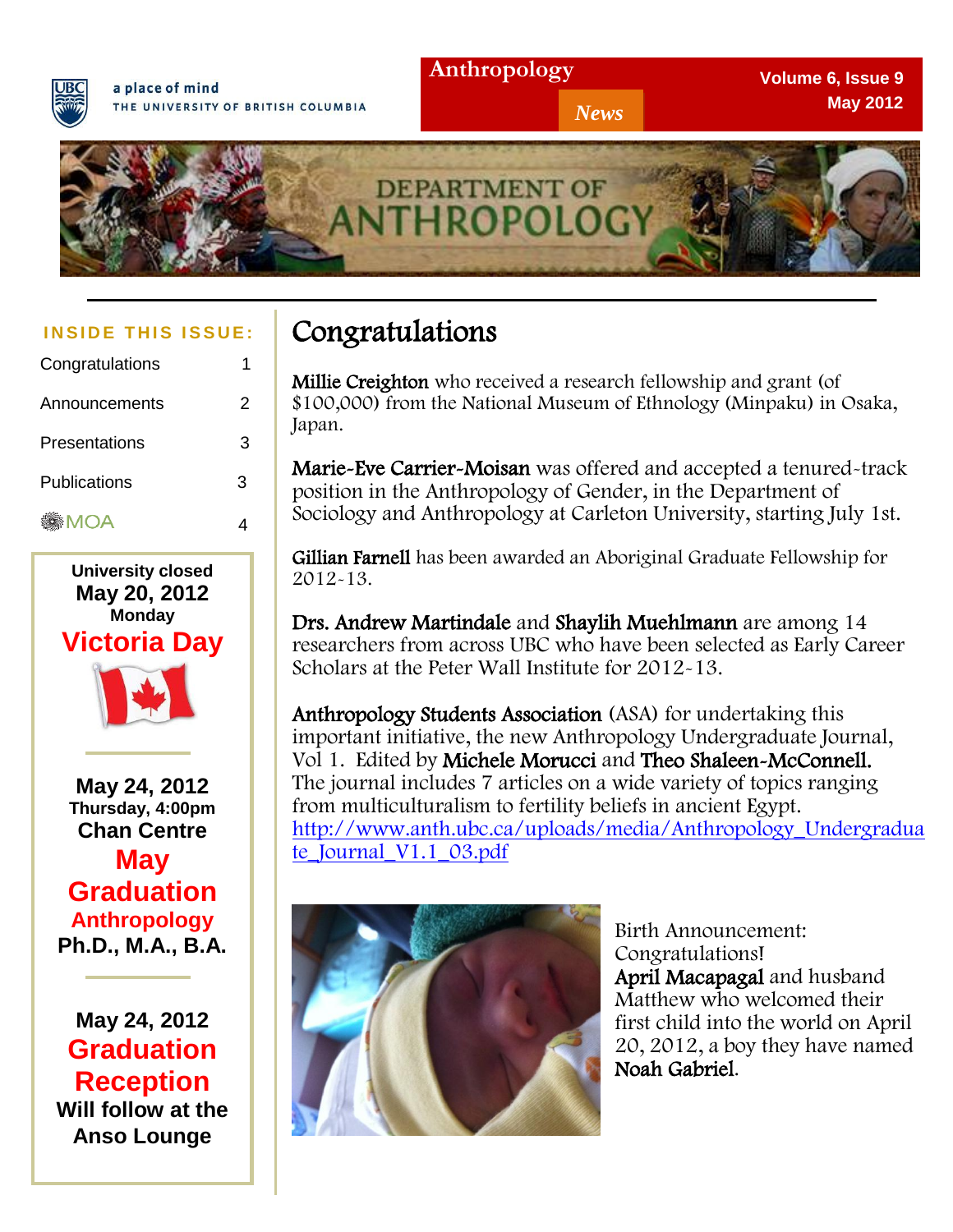## Announcements



**Education** UBC Anthropology Rank  $\#$  21 out of 44

10:11:24

Sunday April 15th waiting for the start of the race. From left: Lorenzo Lane, Daria Boltokova, Charles Menzies, Naomi Smethurst, John Oman, Solen Roth and Diana Marsh.

The Vancouver Sun Run is one of (if not the) largest 10km competitive race/walk in North America. For the first time ever a group of UBC Anthropology students and faculty joined forces to enter a team. Each Monday since mid-January our team would meet as a group and go for a run in and around UBC's Pacific Spirit Park. Some of us will be continuing our weekly meetings. Everyone is welcome. We look forward to expanding our team next year and having even more fun while we do it! -Dr. Charles Menzies-





Team members at our celebration lunch. From left: Naomi Smethurst, Solen Roth, Kalila Wilkinson, Diana Marsh, Millie Creighton, Morgan Moffitt, Moly Malone, Charles Menzies and Daria Boltokova.

Missing from both photos: Tamar Scoggin

Ī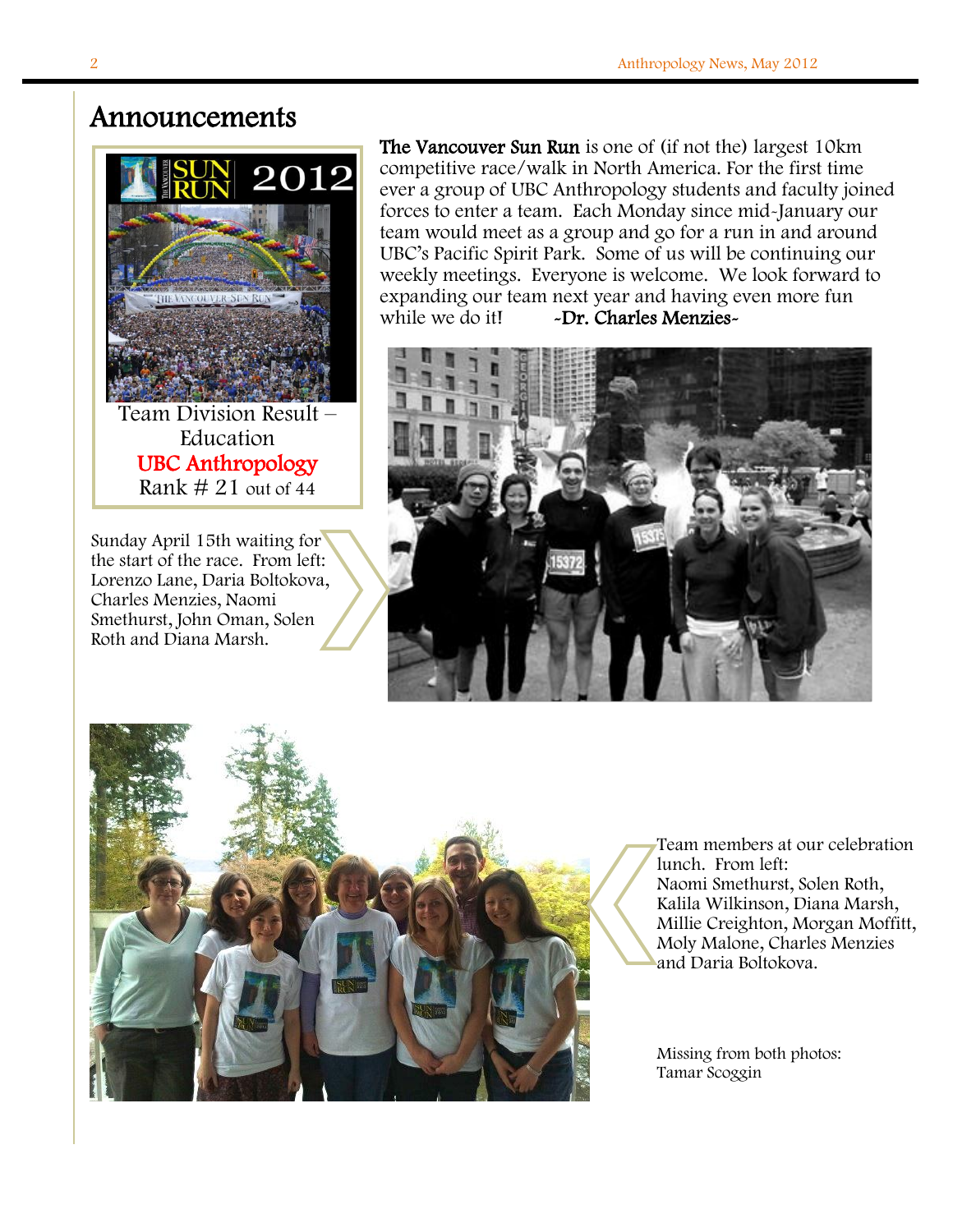## Presentations

#### Kirsten Bell

2012 Remaking the Self: Trauma, Teachable Moments and the Biopolitics of Life 'After' Cancer. Paper presented at the University of Liverpool, April 30.

## Szpak, Paul, Trevor J. Orchard and Iain McKechnie

2012 Historical Ecology of Late Holocene Sea Otters (Enhydra lutris) from Northern British Columbia: Isotopic and Zooarchaeological Perspectives. Paper presented at the Society for American Archaeology 77th Annual Meeting, Memphis, Tennessee

#### Brianne Phaff, David Burley and Michael Richards

2012 Human dietary and mobility patterns of a prehistoric population from Sigatoka, Fiji: a reconstruction using stable isotope analysis. Paper presented at the 81st Annual Meeting of the American Association of Physical Anthropologists, Portland, April 12.

#### Leslie Robertson

2012 Panel Presentation, Negotiating Knowledge: A Case for Oral History. Organized by the Centre for Policy Studies on Culture and Communities, Harbour Centre, Simon Fraser University, 13 April.

#### Sacha Wilke

2012 Constructing and re-constructing burials: an example from El Rayo, Nicaragua. Paper presented at the 77th Annual Meeting of the Society for American Archaeology, Memphis, April 22

#### Maggie Woo

2012 Experiences of Cassava and Development in a Coastal Tanzanian Village. Paper presented at Conservation and Communities, Society of Ethnobiology Annual Conference, Denver, USA, April 13.

#### Maggie Woo

2012 Reconsidering Hunger: Food Narratives from Southeastern Tanzania. Paper presented at Bays, Boundaries and Borders, Annual Meeting of the Society for Applied Anthropology and Society for Medical Anthropology, Baltimore, USA, March 31

## Publications

#### John Barker

2012 Secondary Conversion and the Anthropology of Christianity in Melanesia, Archives des sciences sociales des religions 157: 157-88.